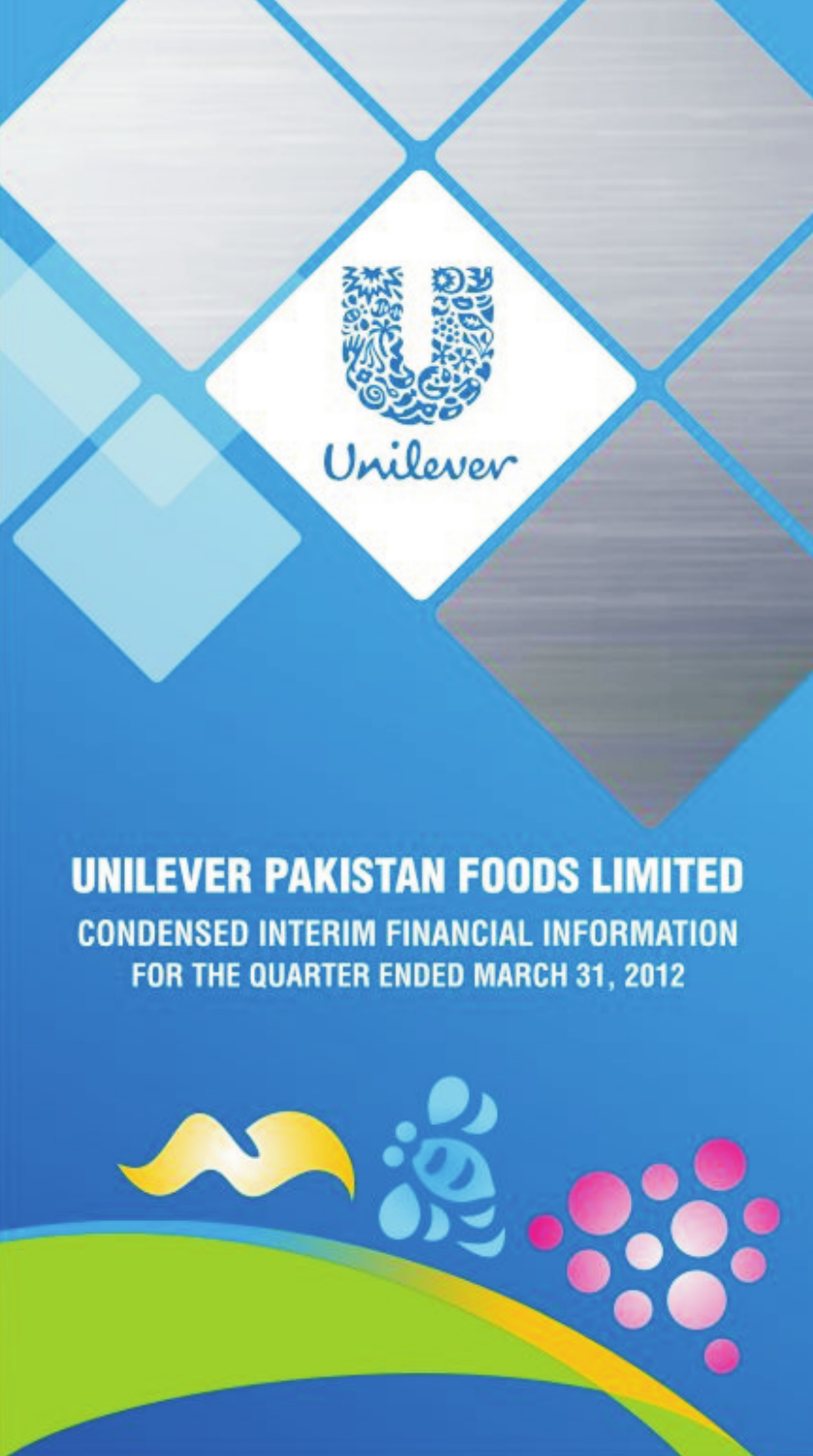# **COMPANY INFORMATION**

## **Board of Directors**

Mr. Ehsan A. Malik Chairman Ms. Fariyha Subhani **Chief Executive** Mr. Imran Husain Director / CFO Mian Zulfikar H. Mannoo **Director** Mian M. Adil Mannoo Director Mr. Kamal Mannoo **Director** Mr. Badaruddin F. Vellani **Director** Mr. M. Qaysar Alam **Director** Ms. Shazia Syed Director

# **Company Secretary**

Mr. Amar Naseer

## **Audit Committee**

Mian Zulfikar H. Mannoo Chairman Mian M. Adil Mannoo Member Mr. M. Qaysar Alam Member

## **Auditors**

Messrs A.F.Ferguson & Co. Chartered Accountants State Life Building No. 1-C I.I. Chundrigar Road Karachi.

#### **Registered Office**

Avari Plaza Fatima Jinnah Road Karachi - 75530.

#### **Share Registration Office**

C/o Famco Associates (Pvt) Limited State Life Building No. 1-A I.I. Chundrigar Road Karachi.

# **Website Address**

www.unileverpakistan.com.pk www.unileverpakistanfoods.com.pk

Mr. Azhar Shahid Secretary & Head of Internal Audit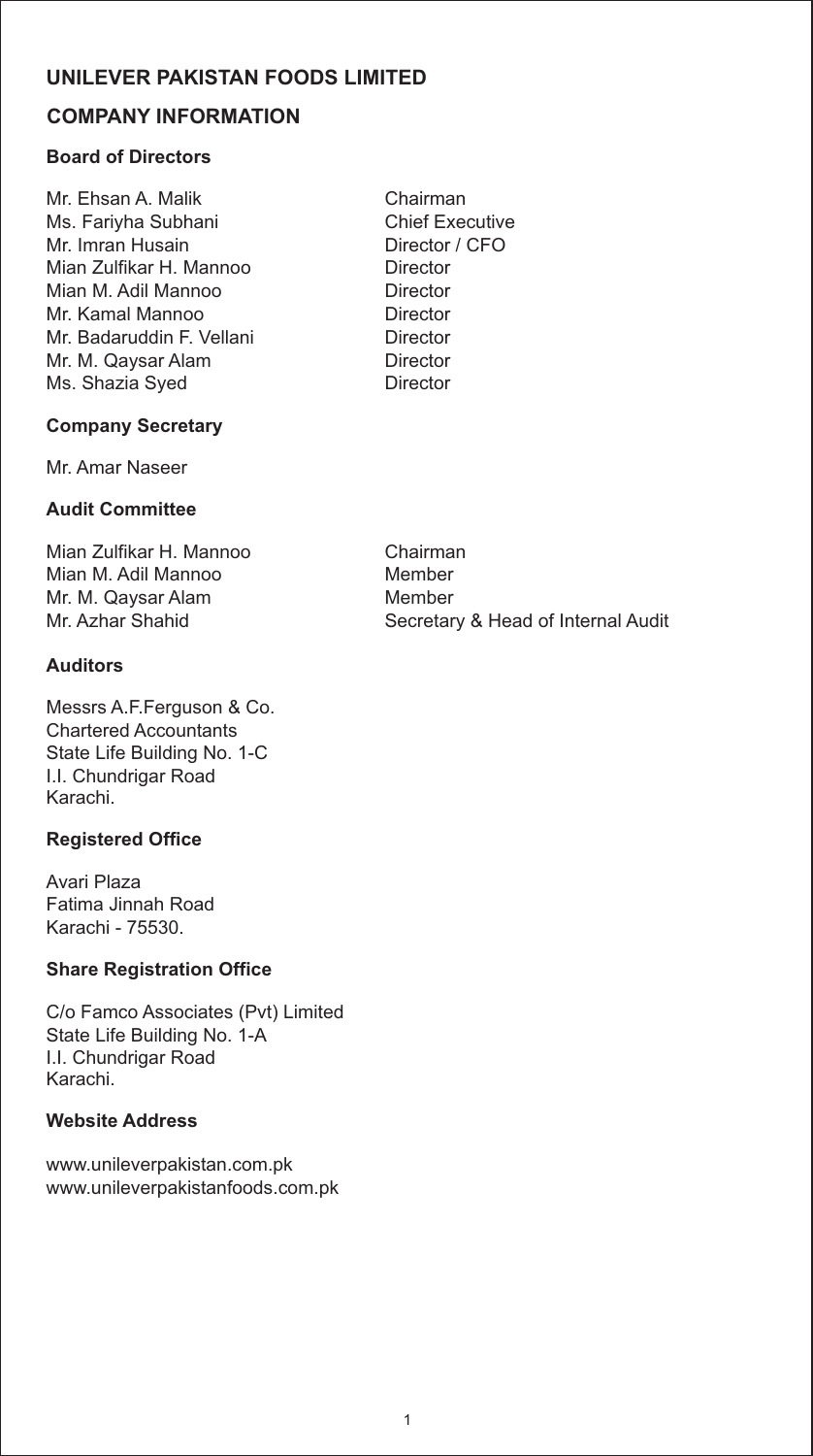## **Directors' Review**

The Directors are pleased to present the financial statements for the first quarter ended March 31, 2012. Continuing the momentum, the Company posted a robust growth of 30% in sales. The impact of higher input costs was partially off-set by better cost absorption because of increased scale. Despite a substantially higher investment in advertising & promotions, as compared to corresponding period in 2011, earnings per share increased by 30%.

The Board of Directors has declared First Interim Cash Dividend of Rs.25/- or 250% per Ordinary Share of Rs.10/- each.

| <b>Financial Highlights</b>  | <b>Quarter Ended March 31</b> |           |                                  |  |  |
|------------------------------|-------------------------------|-----------|----------------------------------|--|--|
|                              | 2011<br>2012                  |           | <b>Increase</b><br>$\frac{0}{0}$ |  |  |
|                              | <b>Rs '000</b>                |           |                                  |  |  |
| <b>Net Sales</b>             | 1.466.351                     | 1.130.253 | 30%                              |  |  |
| Profit before Taxation       | 281,785                       | 224.162   | 26%                              |  |  |
| <b>Profit after Taxation</b> | 187,942                       | 145.047   | 30%                              |  |  |
| Earnings per Share (Rs.)     | 30.52                         | 23.55     | 30%                              |  |  |

## **Future Outlook**

Inflationary pressures and worsening security conditions continue to pose key challenges to the business. Our distinctive competence stems from consumer relevant innovation, strong brands and improved in-market execution, which enables us to provide exceptional value to stakeholders.

On behalf of the Board

**Fariyha Subhani** Chief Executive

Karachi April 23, 2012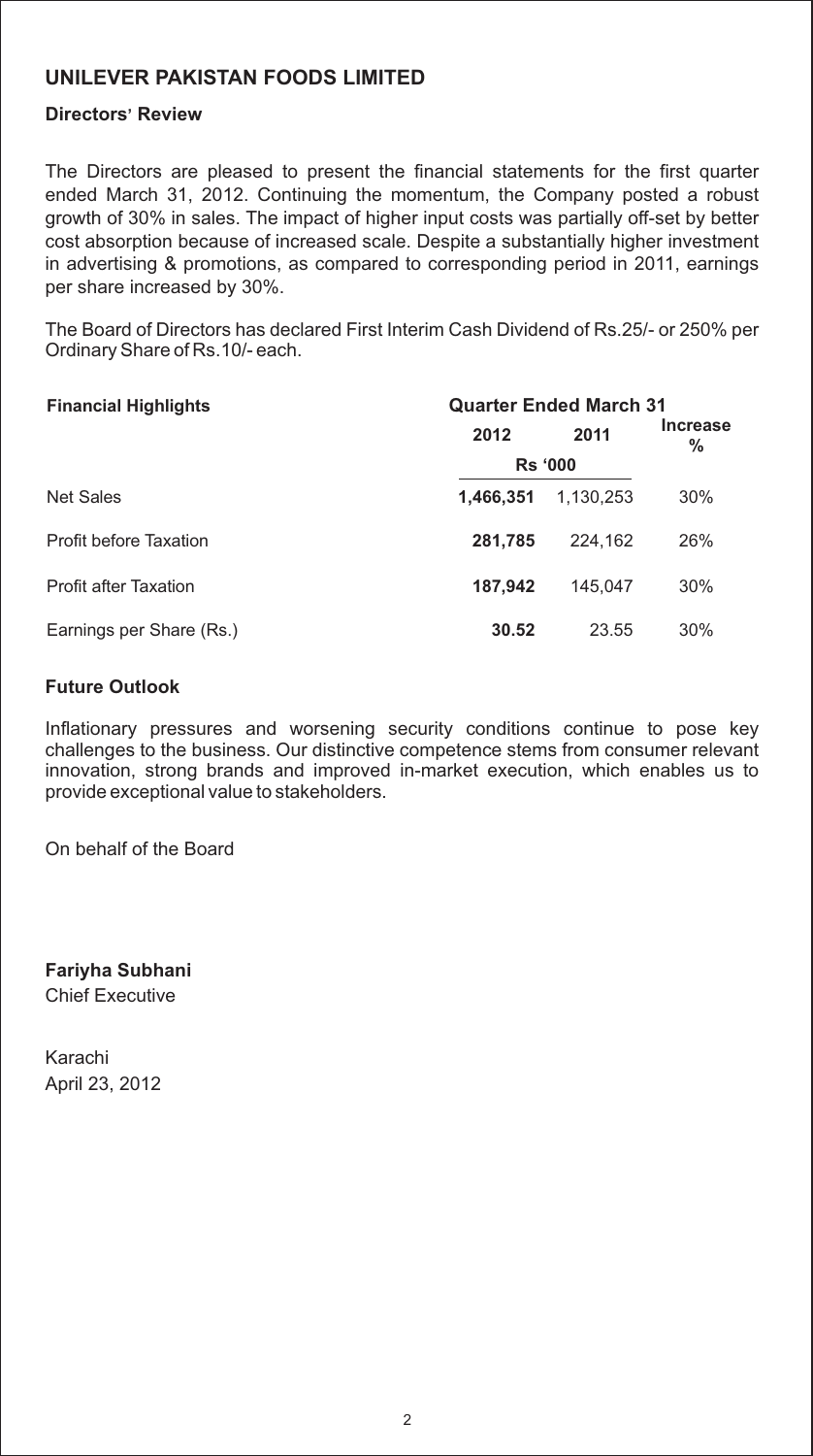# **CONDENSED INTERIM BALANCE SHEET AS AT MARCH 31, 2012**

|                                              | <b>Note</b> | <b>Unaudited</b><br>March 31,<br>2012 | <b>Audited</b><br>December 31,<br>2011 |
|----------------------------------------------|-------------|---------------------------------------|----------------------------------------|
|                                              |             | (Rupees in thousand)                  |                                        |
| <b>ASSETS</b>                                |             |                                       |                                        |
| <b>Non-current assets</b>                    |             |                                       |                                        |
| Property, plant and equipment                | 2           | 622,252                               | 620,702                                |
| Intangible assets                            |             | 81,637                                | 81,637                                 |
| Long term loans                              |             | 27,845                                | 25,621                                 |
| Long term prepayment                         |             | 731,734                               | 2,894<br>730,854                       |
| <b>Current assets</b>                        |             |                                       |                                        |
| Stores and spares                            |             | 18,159                                | 16,700                                 |
| Stock in trade                               |             | 561,800                               | 593,162                                |
| <b>Trade debts</b>                           |             | 195,955                               | 188,563                                |
| Loans and advances                           |             | 14,490                                | 19,366                                 |
| Trade deposits and short term prepayments    |             | 49,664                                | 52,793                                 |
| Other receivables                            |             | 13,428                                | 28,868                                 |
| Taxation - payments less provision           |             | 13,973                                | 43,650                                 |
| Cash and bank balances                       |             | 558,232                               | 93,212                                 |
| <b>Total assets</b>                          |             | 1,425,701<br>2,157,435                | 1,036,314<br>1,767,168                 |
| <b>EQUITY AND LIABILITIES</b>                |             |                                       |                                        |
|                                              |             |                                       |                                        |
| <b>Capital and reserves</b><br>Share capital |             | 61,576                                | 61,576                                 |
| Reserves                                     |             | 310,020                               | 429,959                                |
|                                              |             | 371,596                               | 491,535                                |
| <b>LIABILITIES</b>                           |             |                                       |                                        |
| <b>Non-current liabilities</b>               |             |                                       |                                        |
| Retirement benefits - obligations            |             | 21,163                                | 17,519                                 |
| Deferred taxation                            |             | 95,343                                | 87,010                                 |
| <b>Current liabilities</b>                   |             |                                       |                                        |
| Trade and other payables                     |             | 1,253,148                             | 1,030,383                              |
| Provision                                    |             | 16,399                                | 25,817                                 |
| Accrued interest / mark-up                   |             | 224<br>32,600                         | 151                                    |
| Sales tax payable<br>Dividend payable        |             | 307,881                               | 20,227                                 |
| Short term borrowings                        |             | 59,081                                | 94,526                                 |
|                                              |             | 1,669,333                             | 1,171,104                              |
| <b>Total liabilities</b>                     |             | 1,785,839                             | 1,275,633                              |
| <b>Contingencies and commitments</b>         | 3           |                                       |                                        |
| <b>Total equity and liabilities</b>          |             | 2,157,435                             | 1,767,168                              |

The annexed notes 1 to 7 form an integral part of this condensed interim financial information.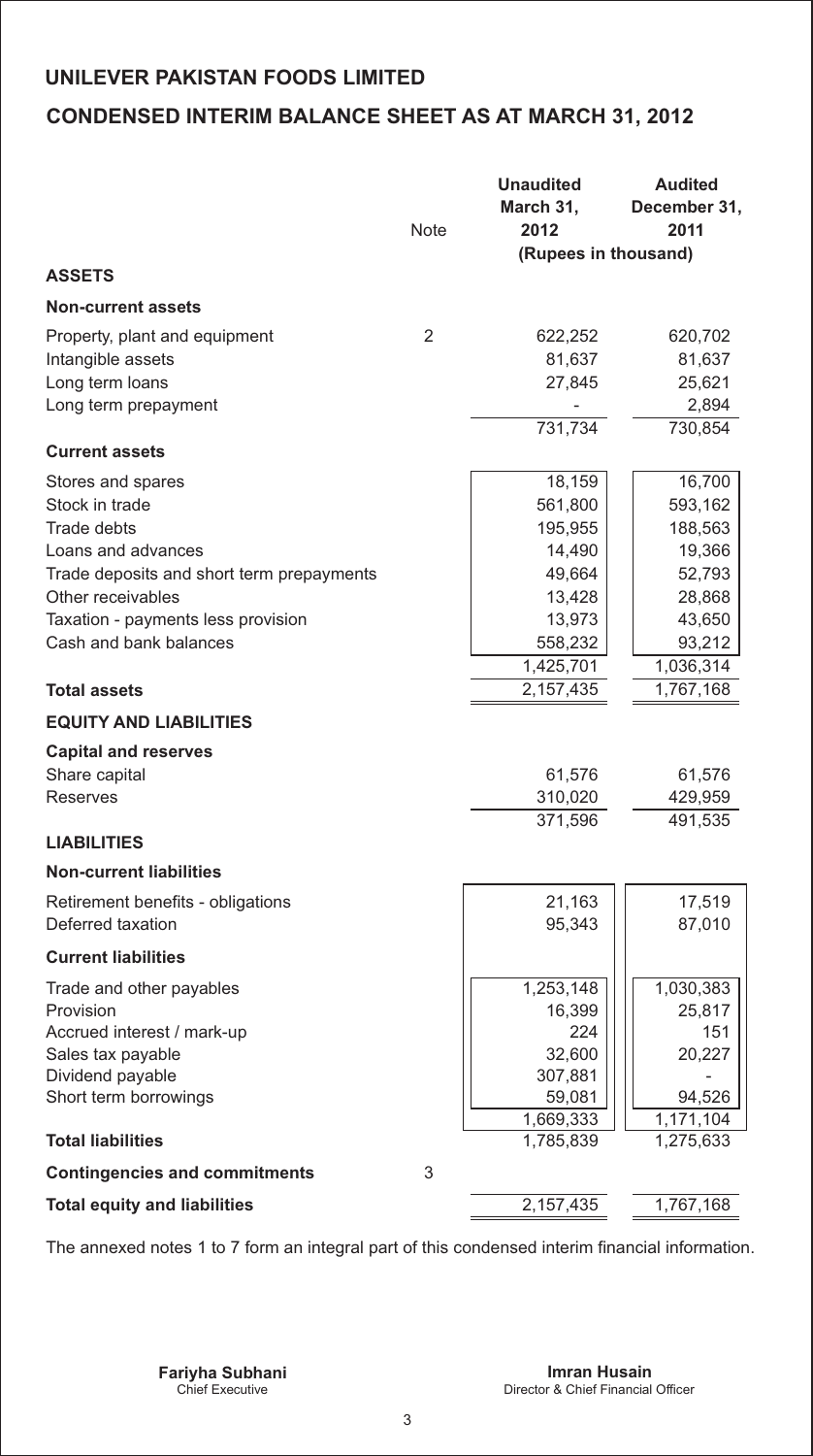# **CONDENSED INTERIM PROFIT AND LOSS ACCOUNT FOR THE QUARTER ENDED MARCH 31, 2012 - UNAUDITED**

|                             | March 31,<br>2012    | March 31,<br>2011 |
|-----------------------------|----------------------|-------------------|
|                             | (Rupees in thousand) |                   |
| Sales                       | 1,466,351            | 1,130,253         |
| Cost of sales               | (896, 225)           | (669, 974)        |
| Gross profit                | 570,126              | 460,279           |
| Distribution cost           | (253, 721)           | (190, 651)        |
| Administrative expenses     | (34, 191)            | (36, 837)         |
| Other operating expenses    | (22, 901)            | (16, 889)         |
| Other operating income      | 26,619               | 15,546            |
|                             | 285,932              | 231,448           |
| Restructuring cost          |                      | (5,000)           |
| Profit from operations      | 285,932              | 226,448           |
| Finance cost                | (4, 147)             | (2, 286)          |
| Profit before taxation      | 281,785              | 224,162           |
| <b>Taxation</b>             | (93, 843)            | (79, 115)         |
| Profit after taxation       | 187,942              | 145,047           |
| Earnings per share - Rupees | 30.52                | 23.55             |

The annexed notes 1 to 7 form an integral part of this condensed interim financial information.

**Fariyha Subhani**<br>Chief Executive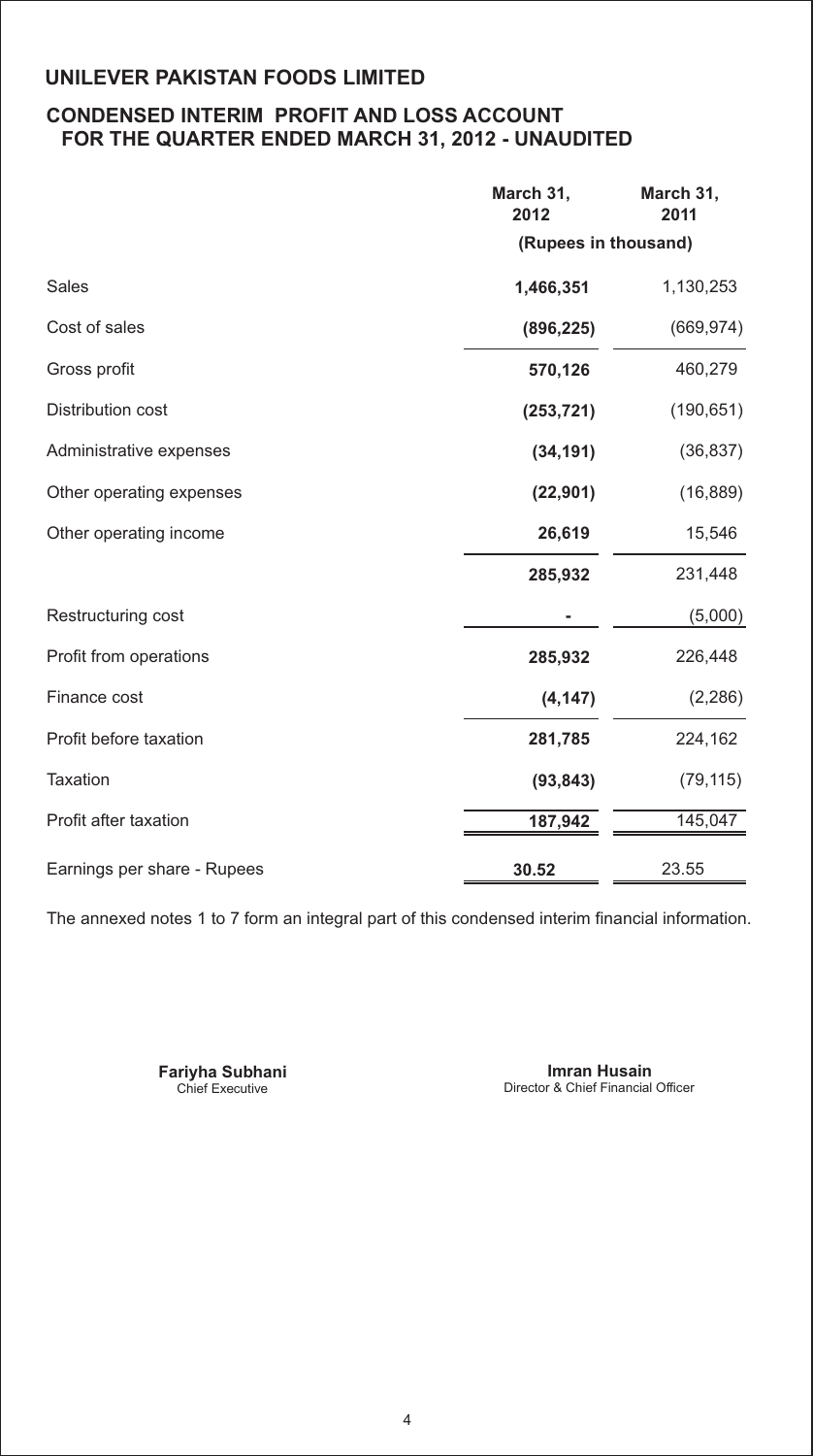## **CONDENSED INTERIM CASH FLOW STATEMENT FOR THE QUARTER ENDED MARCH 31, 2012 - UNAUDITED**

|                                                                                                                                                                             | <b>Note</b> | March 31,<br>2012<br>(Rupees in thousand)            | March 31,<br>2011                                    |
|-----------------------------------------------------------------------------------------------------------------------------------------------------------------------------|-------------|------------------------------------------------------|------------------------------------------------------|
| <b>CASH FLOWS FROM OPERATING ACTIVITIES</b>                                                                                                                                 |             |                                                      |                                                      |
| Cash generated from operations<br>Finance cost paid<br>Income tax paid<br>(Increase) / Decrease in long term loans<br>(Increase) / Decrease in long term prepayment         |             | 567,619<br>(4,074)<br>(55, 833)<br>(2, 224)<br>2,894 | 292,663<br>(3, 443)<br>(58, 231)<br>295<br>(11, 077) |
| Net cash from operating activities                                                                                                                                          |             | 508,383                                              | 220,207                                              |
| <b>CASH FLOWS FROM INVESTING ACTIVITIES</b>                                                                                                                                 |             |                                                      |                                                      |
| Purchase of property, plant and equipment<br>Sale proceeds of property, plant and equipment<br>Return received on savings accounts<br>Net cash used in investing activities |             | (16, 587)<br>8,670<br>(7, 917)                       | (17, 809)<br>2,076<br>10<br>(15, 723)                |
|                                                                                                                                                                             |             |                                                      |                                                      |
| Net increase in cash and cash equivalents                                                                                                                                   |             | 500,465                                              | 204,484                                              |
| Cash and cash equivalents at the beginning of the period                                                                                                                    |             | (1, 314)                                             | (89, 768)                                            |
| Cash and cash equivalents at the end of the period                                                                                                                          | 4           | 499,151                                              | 114,716                                              |

The annexed notes 1 to 7 form an integral part of this condensed interim financial information.

**Fariyha Subhani**<br>Chief Executive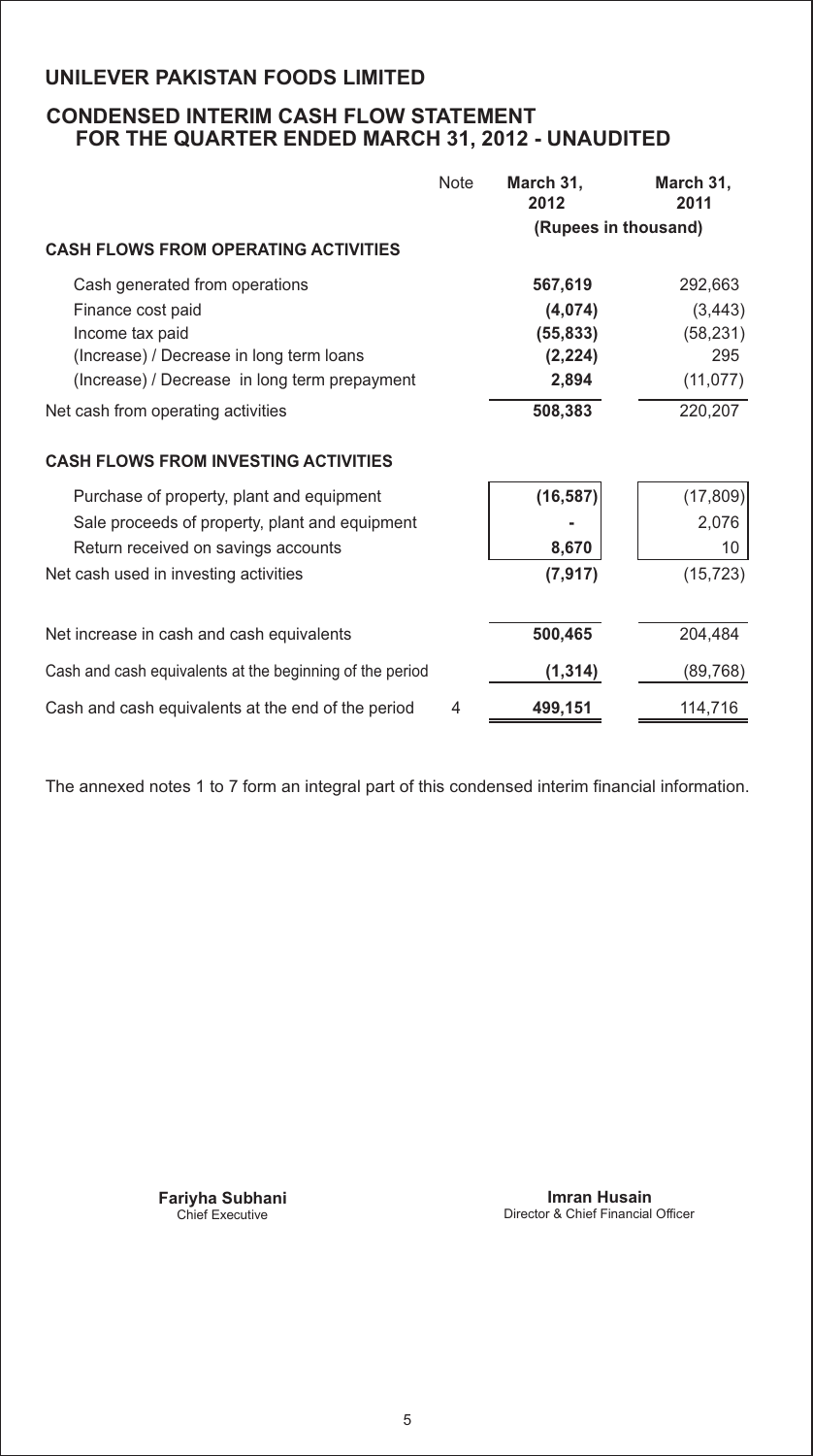# **CONDENSED INTERIM STATEMENT OF CHANGES IN EQUITY FOR THE QUARTER ENDED MARCH 31, 2012 - UNAUDITED**

|                                                                             | <b>SHARE</b>   | <b>RESERVES</b>                  |                |            |                                 |              | <b>TOTAL</b> |
|-----------------------------------------------------------------------------|----------------|----------------------------------|----------------|------------|---------------------------------|--------------|--------------|
|                                                                             | <b>CAPITAL</b> | <b>CAPITAL</b><br><b>REVENUE</b> |                | <b>SUB</b> |                                 |              |              |
|                                                                             |                | Share<br>Premium                 | <b>Special</b> | General    | Unappropriated<br><b>Profit</b> | <b>TOTAL</b> |              |
|                                                                             |                |                                  |                |            | (Rupees in thousand) -          |              |              |
| Balance as at January 1, 2011                                               | 61,576         | 24,630                           | 628            | 138        | 317,423                         | 342,819      | 404,395      |
| Net profit after taxation for the quarter<br>ended March 31, 2011           |                |                                  |                |            | 145,047                         | 145,047      | 145,047      |
| Balance as at March 31, 2011                                                | 61,576         | 24,630                           | 628            | 138        | 462,470                         | 487,866      | 549,442      |
| Balance as at January 1, 2012                                               | 61,576         | 24,630                           | 628            | 138        | 404.563                         | 429,959      | 491,535      |
| Final dividend for the year ended<br>December 31, 2011 @ Rs 50<br>per share |                |                                  |                |            | (307, 881)                      | (307, 881)   | (307, 881)   |
| Net profit after taxation for the quarter<br>ended March 31, 2012           |                |                                  |                |            | 187,942                         | 187,942      | 187,942      |
| Balance as at March 31, 2012                                                | 61,576         | 24,630                           | 628            | 138        | 284,624                         | 310,020      | 371,596      |

The annexed notes 1 to 7 form an integral part of this condensed interim financial information.

**Fariyha Subhani**<br>Chief Executive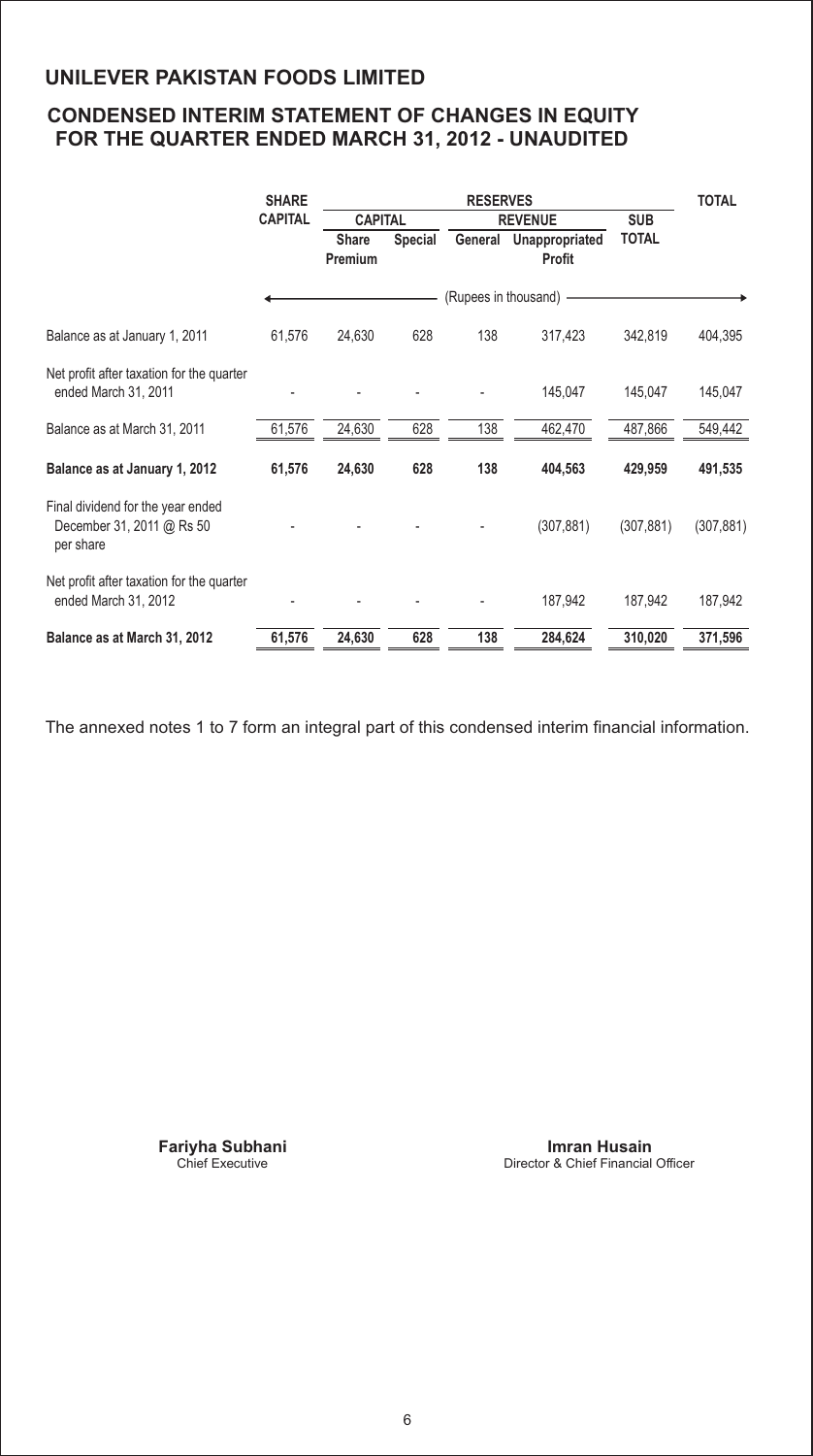## **SELECTED NOTES TO AND FORMING PART OF THE CONDENSED INTERIM FINANCIAL INFORMATION FOR THE QUARTER ENDED MARCH 31, 2012 - UNAUDITED**

#### **1. BASIS OF PREPARATION**

This condensed interim financial information of Unilever Pakistan Foods Limited for the quarter ended March 31, 2012 has been prepared in accordance with the requirements of the International Accounting Standard 34, "Interim Financial Reporting" and provisions of and directives issued under the Companies Ordinance, 1984. In case where requirements differ, the provisions of or directives issued under the Companies Ordinance, 1984 have been followed. This condensed interim financial information is being submitted to the shareholders as required under Section 245 of the Companies Ordinance, 1984 and the Listing Regulations of Karachi and Lahore Stock Exchanges.

The accounting policies and the methods of computation adopted in the preparation of this condensed interim financial information are the same as those applied in the preparation of the financial statements of the Company for the year ended December 31, 2011.

| 2. | PROPERTY, PLANT AND EQUIPMENT        | <b>Unaudited</b><br>March 31,<br>2012 | <b>Audited</b><br>December 31,<br>2011<br>(Rupees in thousand) |  |
|----|--------------------------------------|---------------------------------------|----------------------------------------------------------------|--|
|    | Operating assets - at net book value | 595,402                               | 593,548                                                        |  |
|    | Capital work in progress - at cost   | 26,850                                | 27.154                                                         |  |
|    |                                      | 622,252                               | 620.702                                                        |  |

#### **2.1** Additions and disposals of operating assets during the period are as follows:

|                                                   | <b>Additions</b><br>(at cost) |           | <b>Disposals</b>      |           |
|---------------------------------------------------|-------------------------------|-----------|-----------------------|-----------|
|                                                   |                               |           | (at net book value)   |           |
|                                                   | March 31,                     | March 31. | March 31.             | March 31. |
|                                                   | 2012                          | 2011      | 2012                  | 2011      |
|                                                   |                               |           | (Rupees in thousand)- |           |
| Building on freehold land                         | 840                           |           | ۰                     |           |
| Plant and machinery<br>Electrical, mechanical and | 2,582                         |           | ۰                     |           |
| office equipment                                  | 13,469                        | 8,214     | ۰                     |           |
| Motor vehicles                                    | ۰                             |           |                       | 1,724     |
|                                                   | 16,891                        | 8.214     |                       | 1.724     |

#### **3. CONTINGENCIES AND COMMITMENTS**

#### **3.1 Contingencies**

During the year 2011, the Deputy Comissioner Inland Revenue while rectifying the assessments of the tax years 2009 and 2010 disallowed tax payments of Rs. 27.16 million and Rs. 8.57 million for the tax years 2009 and 2010 respectively. The company has filed appeals against the orders before the Commissioner Inland Revenue (Appeals).

The company is hopeful that the ultimate decision will be in favour of the company.